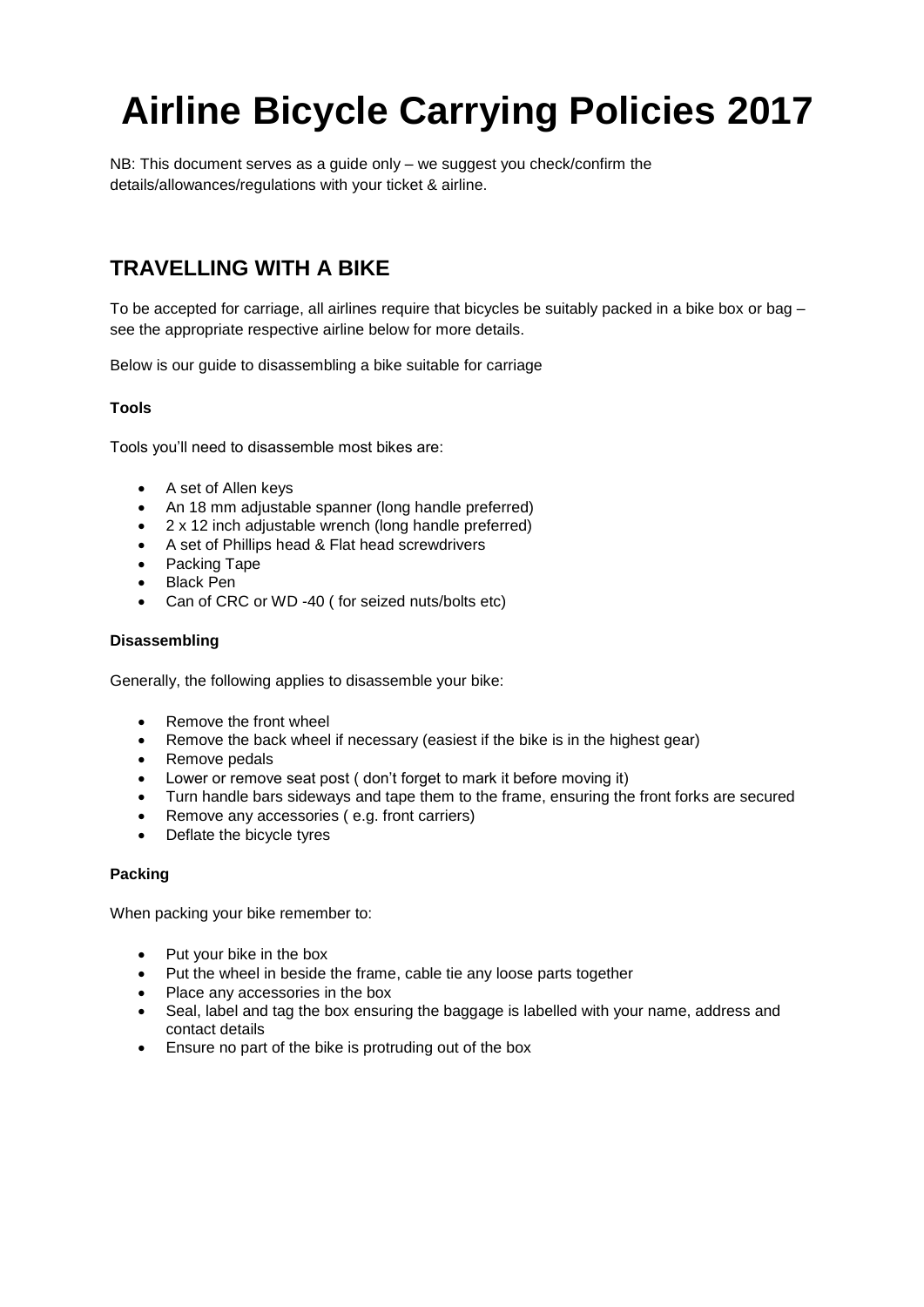# **Domestic within Australia on Qantas and QantasLink**

Domestic travel is defined as travel not combined with any international flights on the same ticket

# **Checked baggage allowances effective from June 2015.**

| Economy                                      | 1 piece (maximum 23kg (50lb))                                                         |
|----------------------------------------------|---------------------------------------------------------------------------------------|
| <b>Business</b>                              | 2 pieces(maximum 32kg (70lb))                                                         |
| <b>Qantas Silver Frequent Flyers</b>         | 1 piece (maximum 32kg (70lb)) Economy<br>2 pieces (maximum 32kg (70lb) each) Business |
| <b>Gold Qantas Frequent Flyers</b>           | 2 pieces (maximum 32kg (70lb) each)                                                   |
| Platinum/Platinum One Qantas Frequent Flyers | 2 pieces (maximum 32kg each) Economy<br>3 pieces (maximum 32kg (70lb) each) Business  |

Total dimensions of each piece must not exceed 140cm (54in). Dimensions for checked baggage are calculated by adding together the width, height and depth of the piece of baggage.

# **Note: No single item of checked baggage may exceed 32kg (70lb).**

More details: <http://www.qantas.com.au/travel/airlines/checked-baggage/global/en#domestic-flights>

# **Sporting Equipment**

Sporting equipment can be included as part of your [checked baggage allowance,](http://www.qantas.com.au/travel/airlines/checked-baggage/global/en) subject to the sporting equipment requirements. Charges will apply for any baggage carried in addition to the free allowance. You may purchase an [Additional Baggage Allowance](http://www.qantas.com.au/travel/airlines/prepaid-additional-baggage/global/en) in advance to save on [airport excess baggage](http://www.qantas.com.au/travel/airlines/prepaid-additional-baggage/global/en) rates. The carriage of baggage over and above the free baggage allowance is subject to space being available.

More details:<http://www.qantas.com.au/travel/airlines/sporting-equipment/global/en>

To be accepted for carriage, bicycles must be suitably packed in a bike box. Bike boxes can be purchased from most Australian Qantas Terminals. Customers can travel with their own bike box; however it must not exceed the dimensions and must be properly and securely packed.

Qantas bike pack dimensions are:

- Length: 140cm (54in)
- Width: 30cm (12in)
- Height: 80cm (32in)

Before bicycles can be accepted they must be packed as follows:

- Tyres must be deflated
- Pedals must be removed
- Handle bars must be fixed parallel to the frame
- If the bicycles length exceeds 140cm (55in), the front wheel should be removed and fixed beside the rear wheel, inside the bike box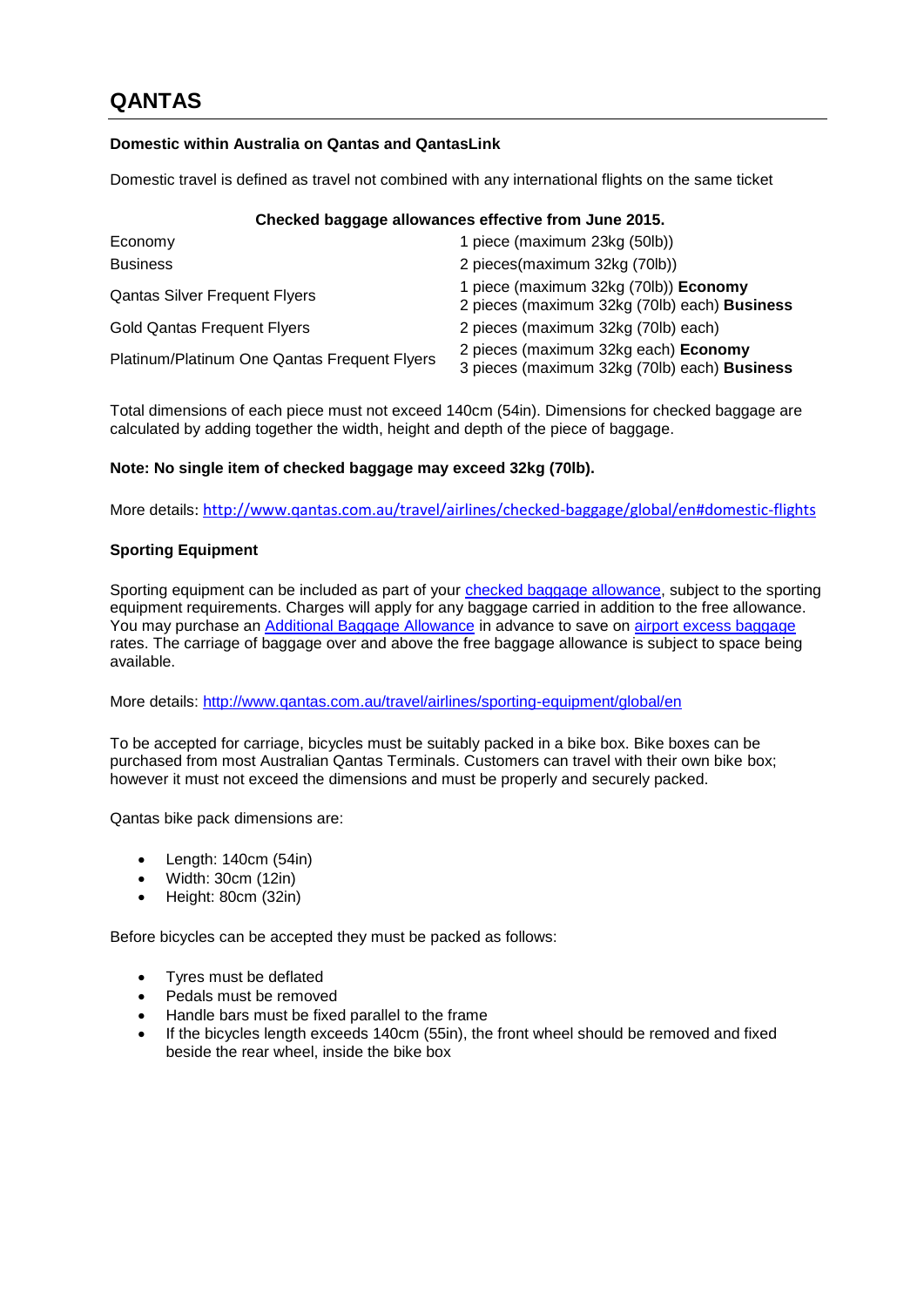# **VIRGIN AUSTRALIA**

# **Sports Equipment**

All sporting equipment will form part of a guest's (purchased or included) checked baggage allowance. Excess baggage charges will apply once the full baggage allowance has been exceeded. (for more details see<http://www.virginaustralia.com/au/en/plan/baggage/oversized-fragile-items/> ).

# **Travelling with a Bike**

Bicycles will only be accepted as checked baggage if packaged in a hard or soft manufactured bike box. Bike boxes may be purchased at the airport check-in counter. Before bicycles can be accepted for uplift, they must be packaged as follows:

# **Generally, the following applies to disassemble a bike:**

- Turn handle bars sideways, and secure to frame. It may be necessary to remove the front wheel
- Remove pedals
- Lower or remove seat post
- Remove any accessories
- Deflate bicycle tyres

#### **When packing a bike, remember to:**

- Place any loose accessories such as pedals or water bottles into a bag then place in the box. Ensure that only bike parts are packed in the box.
- Seal the box, and label it with your name, and contact phone number.
- Ensure no part of the bike is protruding out of the box.

#### **Note:**

 If a bike is not packed according to Virgin Australia's requirements, or is not checked in prior to one hour before departure, we will not be able to accept the bike for travel.

We recommend that quests pre-purchase a box and pack their bike at least 24 hours prior to departure to ensure it is ready on time. Bike boxes can be purchased the airport for \$15.00.

Included baggage allowance according to Fare Type and/or Velocity Membership Status can be viewed on the Virgin Australia website [http://www.virginaustralia.com/au/en/plan/baggage/checked](http://www.virginaustralia.com/au/en/plan/baggage/checked-baggage/)[baggage/](http://www.virginaustralia.com/au/en/plan/baggage/checked-baggage/)

**Note:** Checked baggage that exceeds a weight limit of 23kg (50lb), where applicable, will attract overweight baggage fees and will only be accepted and loaded onboard at Virgin Australia's discretion. Each piece of checked in baggage must not weigh more than 32kg (70lb), or exceed a total linear dimension (length + width + height) of 140cm, per piece. Baggage that exceeds these limits must be transported as [Freight.](http://www.virginaustralia.com/us/en/bookings/freight/our-freight-services/)